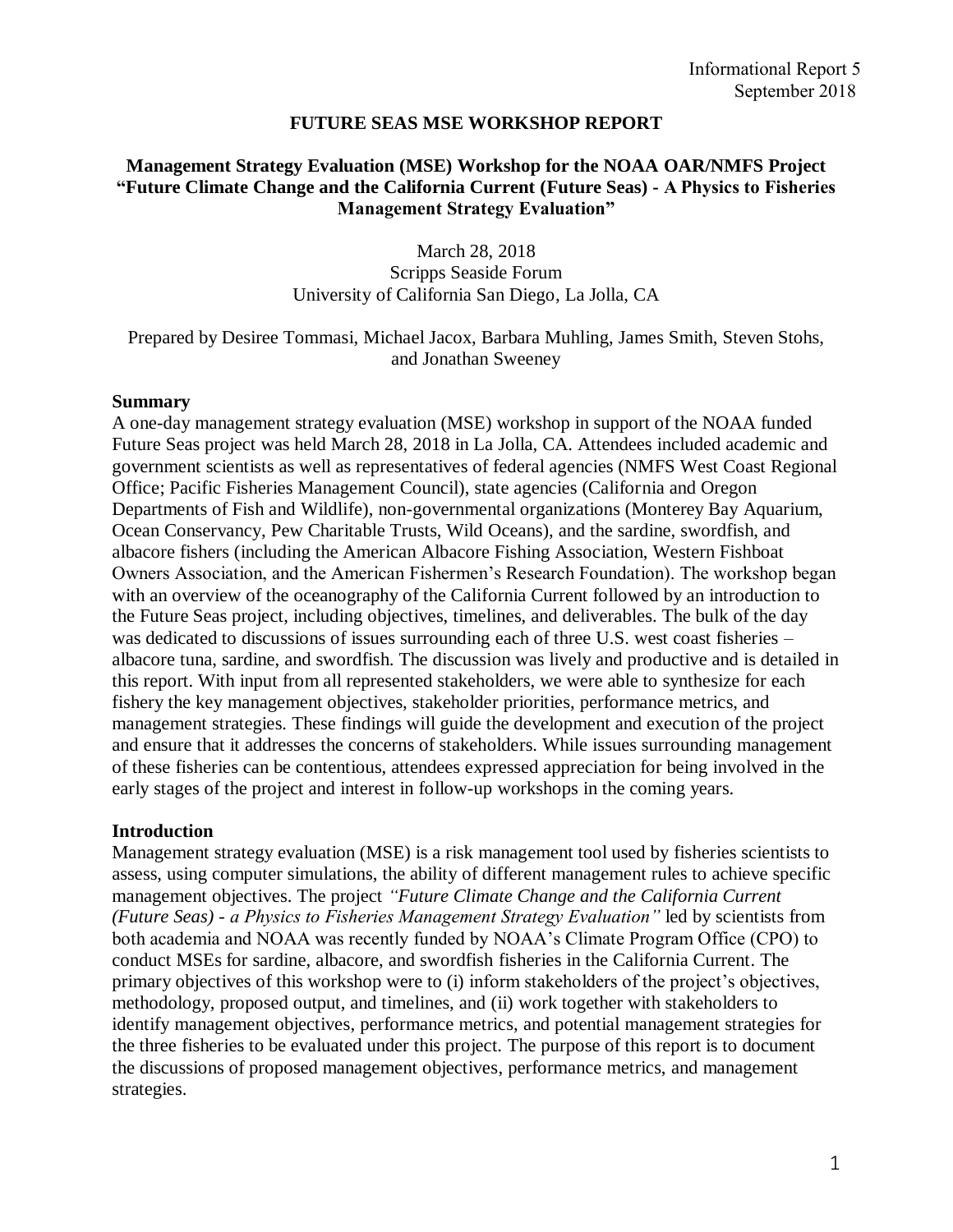Thirty participants (Table 1) attended the workshop, including fishery managers, nongovernmental organization representatives, scientists, and fishing industry representatives. G. DiNardo, the head of the Fisheries Resources Division at the NOAA Southwest Fisheries Science Center (SWFSC), welcomed workshop participants and briefly outlined the meeting objectives and expected outcomes.

# **1. Future Seas Project Overview**

D. Tommasi presented an overview of the oceanography of the California Current System (CCS), and how climate variability strongly impacts fisheries resources, as recently experienced in the 2014-2016 marine heatwave (i.e. 'the Blob'). She stressed the importance of developing management systems that are robust to such changes and then provided an overview of the Future Seas project. The project is interdisciplinary and involves 12 principal investigators (PIs), many collaborators, and four postdoctoral researchers (Table 2), including oceanographers, climate scientists, fisheries scientists, and social scientists. The objectives of the project are to:

- 1. Produce regionally downscaled climate projections for the CCS, using a regional ocean model forced by output from an ensemble of GCMs.
- 2. Project productivity and distribution changes of marine species of interest to US fisheries in the CCS, including both target catch and bycatch species, using dynamically downscaled climate projections from a regional ocean model combined with ecological models.
- 3. Assess climate resilience of Pacific sardine, swordfish, and albacore tuna fisheries participants and fishing communities using the climate-informed socioeconomic models.
- 4. Evaluate climate resilience of current harvest guidelines for Pacific sardine and spatial management strategies for the swordfish and albacore tuna fisheries, using a management strategy evaluation framework informed by the projected changes in fish productivity and distribution.
- 5. Evaluate effects of possible policy and management responses to climate change impacts on the Pacific sardine, swordfish, and albacore tuna fisheries.

The timeline for the Future Seas Project is as follows:

2017-2018

- Provide full set of downscaled projections forced by one climate model
- Start development of MSE modelling framework
- Modify multispecies Individual Based Model (IBM) to include a better albacore parametrization
- Develop socio-economic models and vulnerability indices

2018-2019

- Run ecological models on downscaled projections
- Continue development of MSE modelling framework
- Run socio-economic vulnerability indices on downscaled projections
- Downscaled projections forced by multiple CMIP5 models 2019-2020
	- Run MSEs on downscaled projections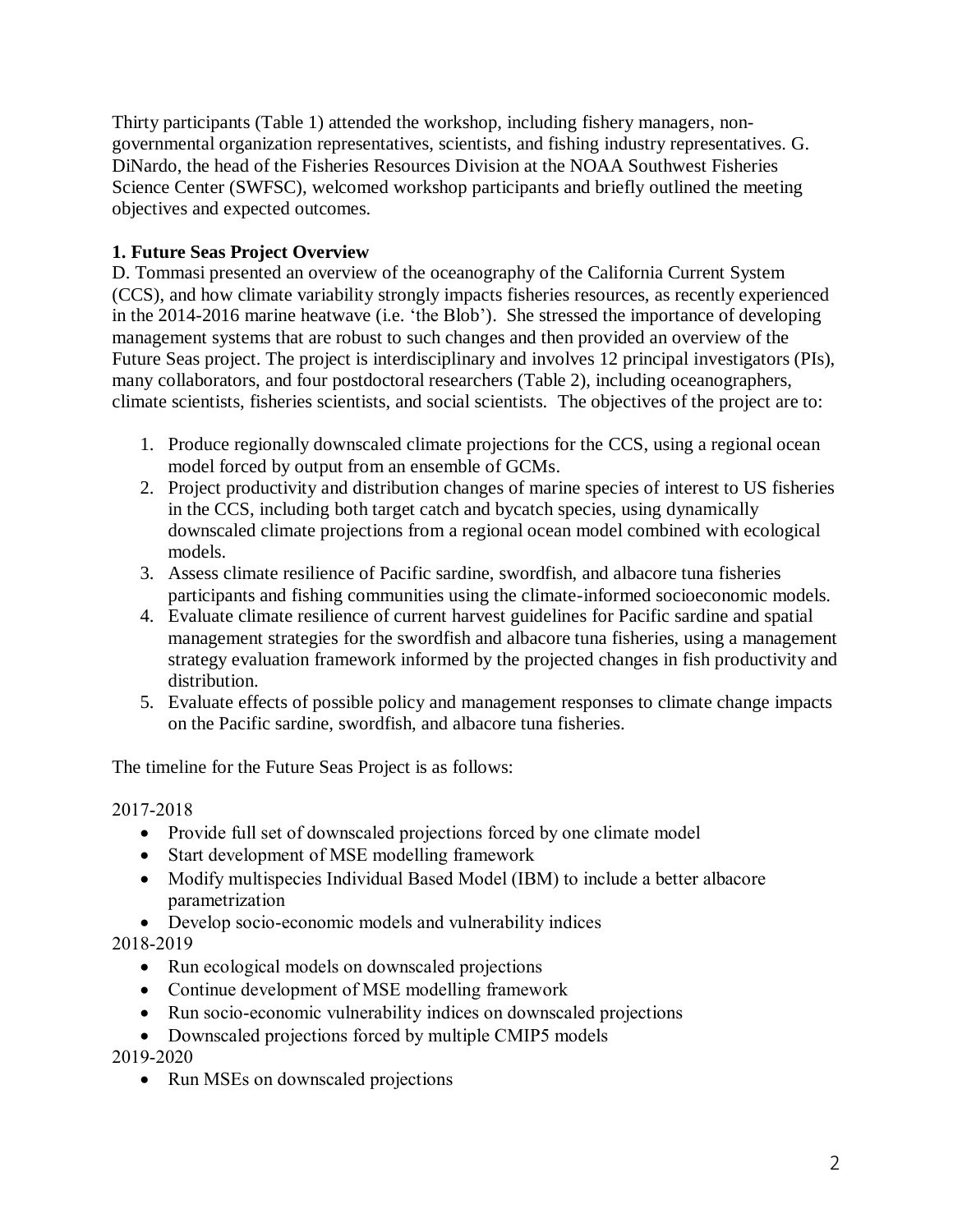The following project output is expected:

- Downscaled projections of oceanographic and biogeochemical variables
- Projections of distribution, abundance and biomass of eggs, larvae, juvenile, and adult sardine and anchovies as well as juvenile albacore tuna that enter the CCS seasonally from the western Pacific from IBM
- Projections of target catch (swordfish) and bycatch (e.g. turtles) distribution from species distribution models
- Projections of fishing community vulnerability indices
- Derived products evaluating performance of management strategies under climate change and trade-offs across metrics of interest to stakeholders

# **1.1 General Discussion on Future Seas Project**

Participants had questions about the spatial scope of the proposed regional ocean modeling system (ROMS) configuration to be used for downscaling the large-scale climate models, particularly in relation to albacore and swordfish, which are highly migratory species and whose habitat is not restricted to the CCS domain. D. Tommasi said the ROMS goes out to about 600 nm. While it does not include the habitat experienced by albacore and swordfish throughout their lifecycle, it covers the fishing grounds in the CCS. This project aims to simulate the effects of changes in the distribution of juvenile albacore and swordfish in the CCS, not the entire North Pacific population.

Participants pointed out that in the mid 1990s albacore were going out to 180˚W, but they haven't done this in the last 12-15 years, and that in the late 1970s and 1980s it was thought that it was going to be too cold for albacore. D. Tommasi stressed that the models developed for this project would be first compared to historical data to assess their ability to capture past variability before projections to 2100 would be undertaken. Therefore, they may be useful tools to understand drivers of past variability. Such retrospective forecasts would only be run back to the 1980s due to the availability of fine-scale historical data on oceanographic conditions.

It was mentioned that D. Holland, a social scientist at the NOAA NWFSC just received NSF funding to look into fisher behavior and climate for the salmon/albacore and crab fisheries and that there may be potential collaborations. Other participants also suggested contacting M. Haltuch, also from the NWFSC who is doing an MSE for sablefish. D. Tommasi will follow up with both. Note that M. Jacox is involved in the sablefish MSE and has provided the oceanographic data used to model sablefish recruitment.

Participants suggested that there may be a need to simulate abundance in addition to the distribution of bycatch species as that would affect bycatch rates. D. Tommasi said that building a population dynamics model for each of the bycatch species is out of the scope of the project, but that different abundance scenarios for bycatch species, such as low, medium and "recovered" could be tested.

There was discussion of the type of potential economic metrics that will be incorporated into the MSE. S. Stohs said that at minimum it would include revenue flows through landings at west coast ports, community metrics based on revenue flows at ports where fishery participants live, vessel capitalization and fishery participation, and that these will be informed by market prices.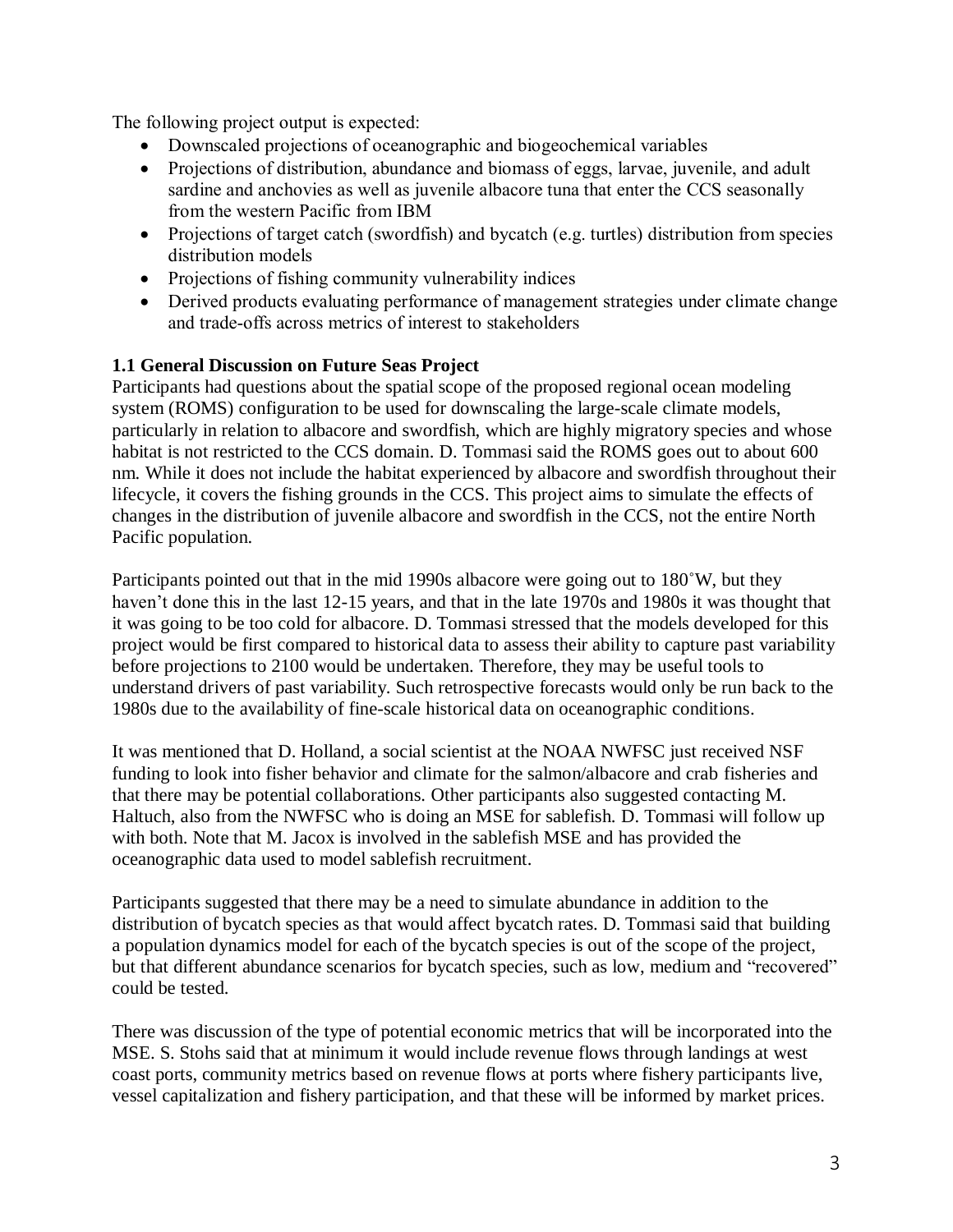## **2. Introduction to Management Strategy Evaluation**

D. Tommasi gave a presentation describing an MSE in general terms. She explained that it uses computer simulations to evaluate trade-offs achieved by alternative management strategies, and to assess consequences of uncertainty in achieving management goals. Its key ingredients are a set of harvest control rules, operating models representing the true dynamics of the population and the range of uncertainty to be considered, an estimation model that takes as input observations with error from the operating model, and finally a set of performance metrics representing a set of pre-agreed management objectives. Stakeholder involvement is important to define potential harvest control rules, management objectives, and performance metrics. She also presented three examples of MSEs, one was the one conducted by A. Punt and F. Hurtado-Ferro for the Pacific Fisheries Management Council (PFMC) to assess robustness of a new CalCOFI temperature informed harvest guideline (HG) for sardine (Hurtado-Ferro and Punt 2014), another using seasonal forecasts to inform the sardine HG (Tommasi et al. 2017), and another assessing robustness of HGs for walleye pollock to climate change (Ianelli et al. 2011). She reminded everyone that the goal of the meeting was to discuss management objectives, performance metrics, and management strategies for each of the species under consideration.

## **2.1 General Discussion on MSE**

It was pointed out that fish stocks have evolved to be successful under current climate conditions and that such conditions may be less favorable in the future. The sardine spawning and recruitment relationship based on historical spawning grounds may not be meaningful in the future with the possibility of the stock moving, and thriving, in another location. Will such analyses be included in the project? D. Tommasi answered that in the spatially explicit IBM model recruitment is an emergent feature of the model, driven by future changes in temperature, plankton, and currents. Therefore, the IBM can be used to assess if favorable spawning habitat will move, and what the changes in the transport processes affecting sardine larvae would be. One could then assess if the current empirical environment-recruitment relationship would hold in the future.

### **3. Species-specific Presentations: Pacific Sardine**

J. Smith provided an overview of the ecology and management of Pacific sardine in the CCS. The population consists of two stocks, north and south. The northern stock is managed by the PFMC and ranges from Mexico to Canada and to ~300 nm offshore. Larger sardine are found farther offshore and to the north. Habitat use and the range of the seasonal migration depend on stock size, with the stock expanding into Canadian waters only when population size is large. Sea Surface Temperatures (SST) of 10˚-21˚C are considered essential fish habitat for sardine. Spawning occurs in waters of 12˚-16˚C from late winter to summer with the timing depending on latitude. Sardines eat smaller plankters than anchovy and are found in more oligotrophic waters. SST, as well as chlorophyll, upwelling, eddy kinetic energy, adult condition, and the Pacific Decadal Oscillation have been found to correlate with recruitment. Sardine play a key role in the California Current marine ecosystem as forage. Many predators, however, are generalists and have been observed to switch prey to buffer against sardine declines. The fishery is managed under a permit and quota management system, with a HG controlling commercial catch of sardine biomass. The commercial fishery is currently closed because spawning stock biomass (SSB) is estimated as being below 150,000 mt. Given the effect of temperature on sardine recruitment, the sardine HG states that the fraction of sardine biomass that can be harvested is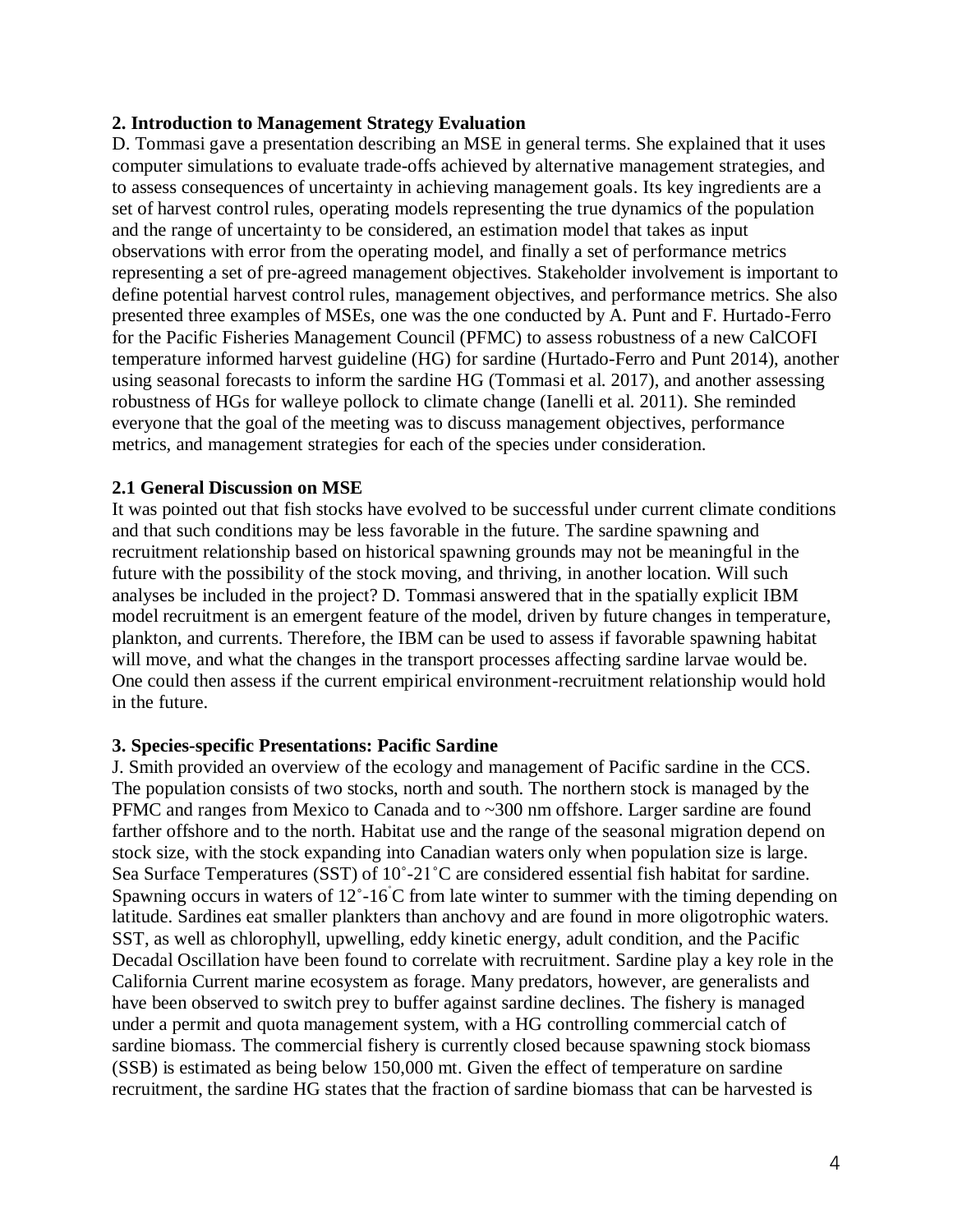dependent on SST, with a lower fraction if SST is cooler. The management objectives for this species are outlined in the PFMC Coastal Pelagic Species Fisheries Management Plan (CPS FMP). Some that are relevant to this project are to: 1) Promote efficiency and profitability in the fishery, including stability of catch; 2) achieve optimum yield; 3) avoid discard; 4) provide adequate forage for dependent species; 5) prevent overfishing; 6) foster effective monitoring and enforcement; 7) use resources spent on management of CPS efficiently.

In this project, spatially explicit sardine dynamics in the CCS will be modeled using an individual based model (IBM) for sardine and anchovies (Rose et al. 2015, Fiechter et al. 2015) linked to a nutrient-phytoplankton-zooplankton-detritus (NPZD) model coupled to the ROMS model. The IBM also includes an agent-based fishing fleet model. This modeling framework will be used to explore how the distribution and production of sardine and anchovies might change in coming years and decades due to changes in ocean conditions and plankton, and how this may impact the economic performance of the fishery and the sustainability of fishing communities. The IBM will also be integrated in an MSE to evaluate how robust the current management strategy is to such changes and what the most resilient management strategies to this type of change may be.

## **3.1 Pacific sardine discussion**

There was concern that sardine biomass has been so low recently when waters have been so warm, and that this may be contrary to our understanding of how SST drives recruitment and the SST rule in the HG. Would this disprove some key assumptions in the IBM? D. Tommasi answered that as part of the project we will try to better understand what caused the recent decline in sardine and update the sardine spawning stock relationship with new data including recent warm anomalies. We can also assess if the IBM would be able to capture the current decline and we will critically look at the assumptions underlying the model.

Participants mentioned that in 2017 they witnessed many species relocating. For example, there were no halibut and no juvenile salmon in surveys. Were they in low abundance or in other places? There were also odd events like observation of pyrosomes, which had not been seen in the last 40 years, and Humboldt squid coming in. J. Smith stated that such unexpected events are very hard to model since we don't have a lot of data on these types of occurrences and that we must be cognizant of these types of uncertainties when we develop the MSE. However, we will try to test our biological models on recent anomalous conditions to evaluate how well they perform.

A participant noted that the two MSEs on sardine so far have treated biomass in the model as relative, as the goal of the exercise was to compare HGs, not to estimate actual biomass. In those cases, it was important for the PFMC to look at different ways to manage fisheries such as allowing for "popup" fisheries when abundant and maintaining a more stable fishery at lower levels. Since stability in markets is important, the PFMC has adopted a HG to try and mitigate boom-bust cycles, and their impacts on the fishery. Flooding ports with catch should also be avoided as it leads to price drops. However, the fishery is currently closed, so it would be interesting to assess why the HG is not working as well as hoped. Mangers are also interested in assessing distribution changes in the future to know how much of the stock might end up in another country's waters.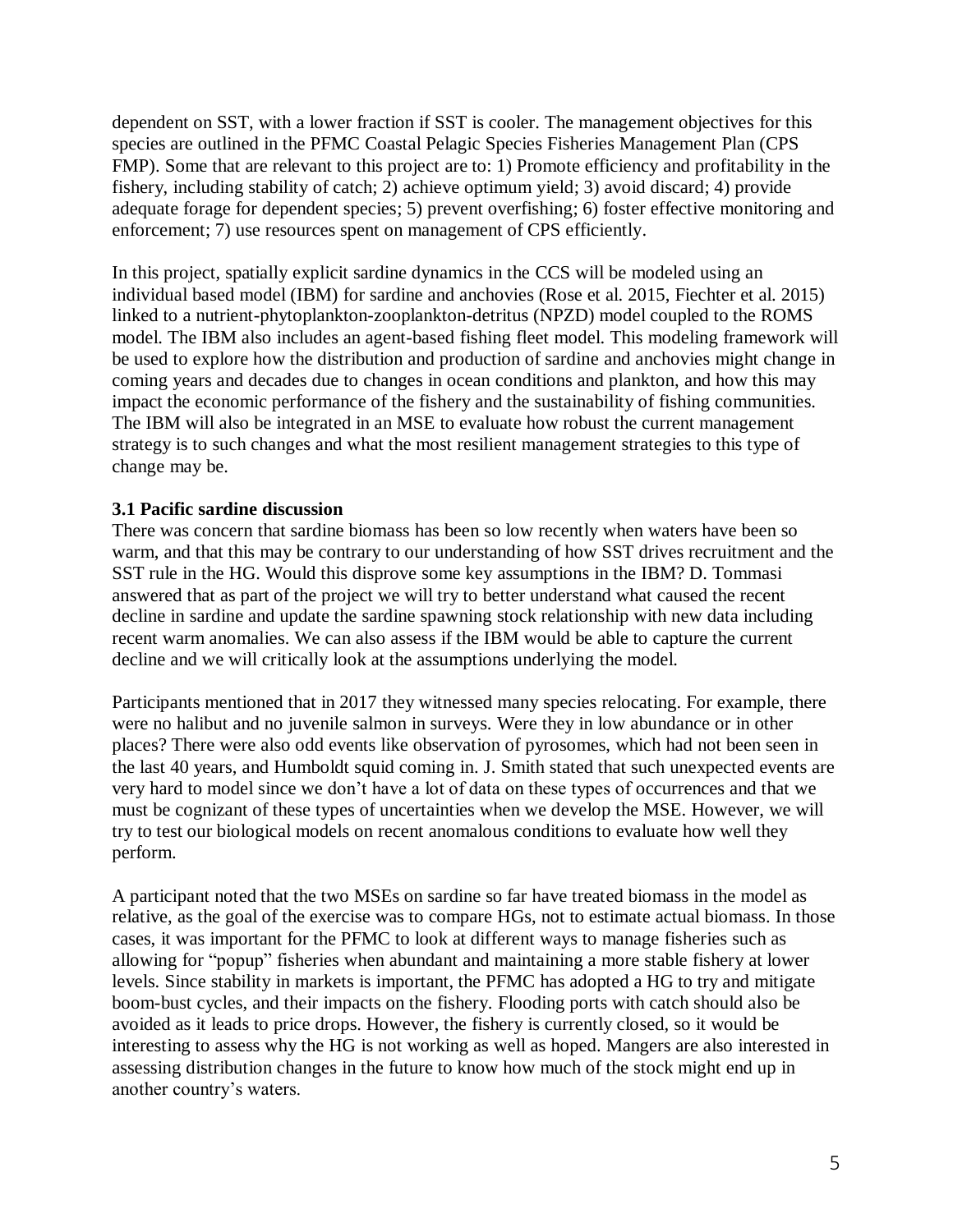There was a discussion on fisher behavior and what other species sardine vessels target, particularly when the sardine fishery is closed. A participant stated that in California, to lessen the impact of the sardine closure, many vessels switched to market squid. After the sardine crashed and since the anchovy price is low, the squid fishery is now more year-round. Also, if mackerel, anchovy, or tuna (if permitted) are around, sardine boats can catch those instead of sardine. Participants suggested that looking at the entire CPS assemblage would be useful, though there is less target switching in the northern CCS. J. Smith stated that it would be hard to include all the CPS in the operating model for the MSE, but that we can consider its feasibility during the upcoming PI meeting. It was also highlighted that often fisher behavior depends on price and global market forces, as most sardines are exported.

Participants stated that we should certainly test the current HG in the proposed sardine MSE, but also look at changes in distribution and its effects on ports in different states as that affects how quotas are managed up and down coast. Fleet capacity limitations vary from state to state, and it would be important to know if those will need to be adjusted in the future to optimize economic returns, in terms of both fishers and processers.

In terms of performance metrics, a participant stated that maintaining adequate forage for predators is important. It would be interesting to test if there will be future changes in the critical areas and times when CPS are critical forage for dependent species. There was mention that this metric and objective would be in contrast with socioeconomic ones, and that managers need to balance the use of sardine as forage against the commercial fishery. D. Tommasi stated that while the MSE will highlight such tradeoffs, it will be up to the mangers to weigh different management objectives.

Figure 1 summarizes the potential management objectives, performance metrics, management strategies, and stakeholders' priorities that would inform the Future Seas sardine MSE highlighted during the sardine discussion.

### **4. Species-specific Presentations: North Pacific Albacore**

J. Smith provided an overview of the ecology and management of North Pacific albacore in the CCS. Albacore is a highly migratory species (HMS) whose habitat spans the entire North Pacific Ocean. Spawning occurs in in subtropical waters of the Western-Central Pacific Ocean. Juveniles move to temperate waters and a fraction of them uses the transition zone to migrate to the Eastern Pacific Ocean (EPO) and the CCS. Surface fleets in the EPO catch juveniles (largely 2-4 years old). Albacore mature when they reach 5-6 years of age, then move westward and southward towards spawning areas. Changes in spatial distribution and catch within the CCS and in the Western Pacific have been related to variability in temperature and chlorophyll. Being an HMS species, albacore is managed internationally by two regional fishery management organizations (RFMOs): the Inter-American Tropical Tuna Commission (IATTC) and the Western and Central Pacific Fisheries Commission (WCPFC). The stock is not overfished and overfishing is not occurring, with current SSB at 47% of unfished SSB. The albacore fishery in the CCS catches only a small fraction of total North Pacific albacore catch. It operates as an open access fishery and is most active from June to October. In some years, albacore are found in Canadian waters and a United States-Canada Albacore treaty has been in place since 1981 to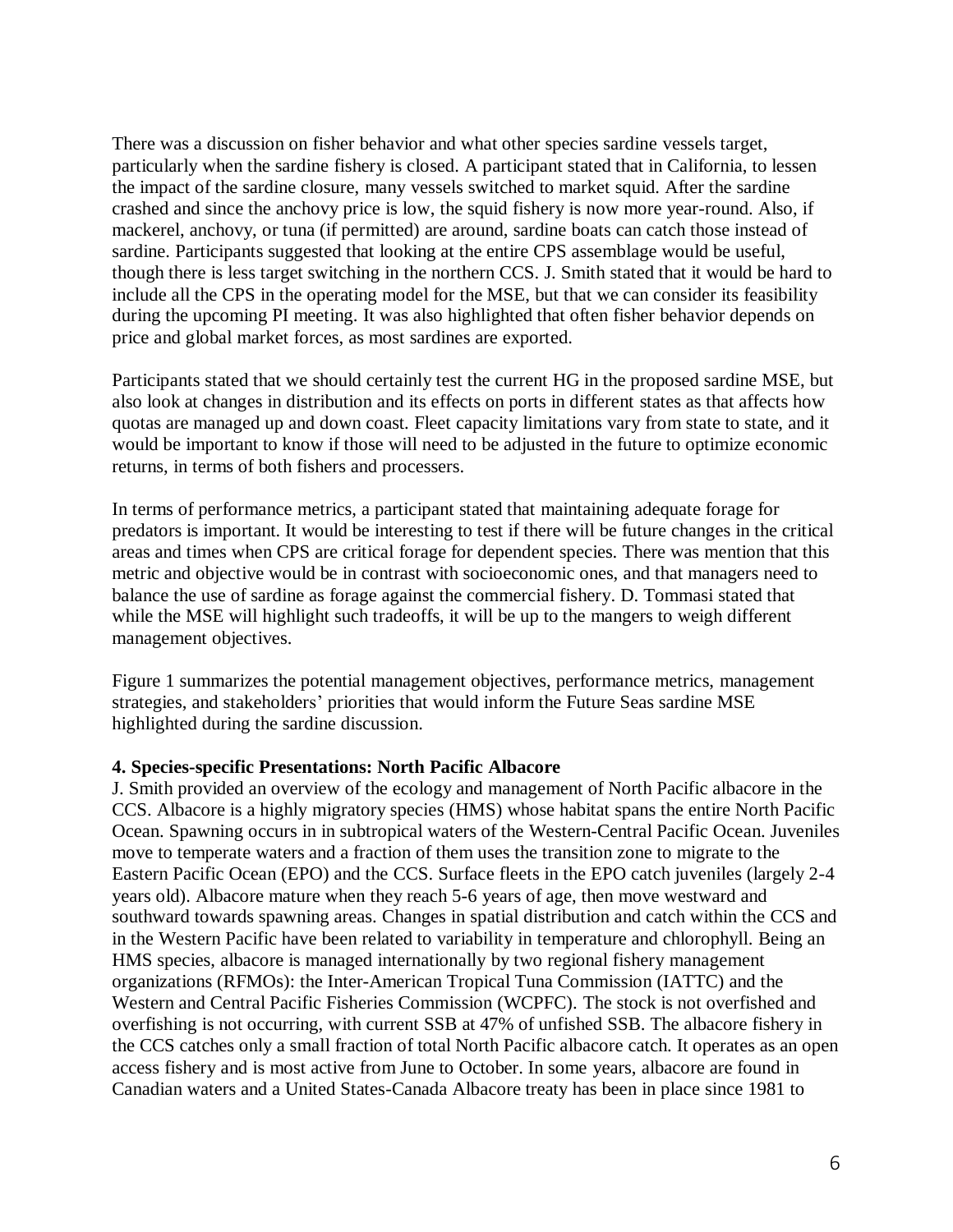allow US fishers to fish in Canadian waters and use some Canadian ports and to let Canadian fishers fish in US waters and use American ports. The management objectives for this species are outlined in the PFMC HMS Fisheries Management Plan (HMS FMP) and are to: 1) Promote and contribute to international efforts for the long-term conservation and sustainable use of HMS fisheries; 2) provide a long-term, stable supply of high-quality, locally caught fish to the public; 3) provide viable and diverse commercial fisheries and recreational fishing opportunity for HMS; 4) provide foundation to support the State Department in cooperative international management of HMS fisheries; 5) promote inter-regional collaboration in management of fisheries for species which occur in the Pacific Council's managed area and other Councils' areas; 6) prevent overfishing and rebuild overfished stocks, working with international organizations as necessary; 7) minimize economic waste and adverse impacts on fishing communities to the extent practicable when adopting conservation and management measures; 8) implement harvest strategies which achieve optimum yield for long-term sustainable harvest levels; 9) minimize bycatch and avoid discard and implement measures to adequately account for total bycatch and discard mortalities; 10) manage the fisheries to prevent adverse effects on any protected species.

In this project, spatially explicit albacore dynamics in the CCS will be modeled using a multispecies IBM with albacore, sardine and anchovy (Rose et al. 2015, Fiechter et al. 2015) linked to a nutrient-phytoplankton-zooplankton-detritus (NPZD) model coupled to the ROMS model. The existing IBM needs to be modified to better parametrize albacore feeding and movement, and the dynamics of the albacore fishing fleet. The project plans to use this modeling framework as well as statistical spatial distribution models to explore how the distribution of albacore might change in coming years and decades due to changes in ocean conditions, and how this may impact the economic performance of the fishery and the sustainability of fishing communities. The IBM will be used in an MSE to evaluate new management strategies that may lessen future negative impacts of distribution changes.

### **4.1 Albacore discussion**

C. Barroso clarified that an IATTC resolution limits effort, defined as number of fishing days, to 2002-2004 levels. This is not very restrictive, but fishers are asked to report effort.

It was suggested that an alternative management strategy to test in the MSE could be the termination of the Treaty. However, some participants felt that explicitly looking at the Treaty may be too political. Instead, it would be interesting to look at different management strategies for the CCS: open access, limited effort, or limited catch. D. Tommasi pointed out that those management scenarios would need to be linked to a Total Allowable Catch (TAC) or Total Allowable Effort (TAE) set via the international RFMOs. D. Tommasi is currently working on a separate North Pacific albacore MSE looking at potential harvest control rules setting TACs or TAEs at an international level and that the two MSEs could be linked together. However, the focus of the Future Seas albacore MSE is on assessing climate change impacts on albacore, particularly on distribution. It would be important to test polices that would allow US fishers access to the resource in case it moves further north than its recent concentration off Oregon and Washington.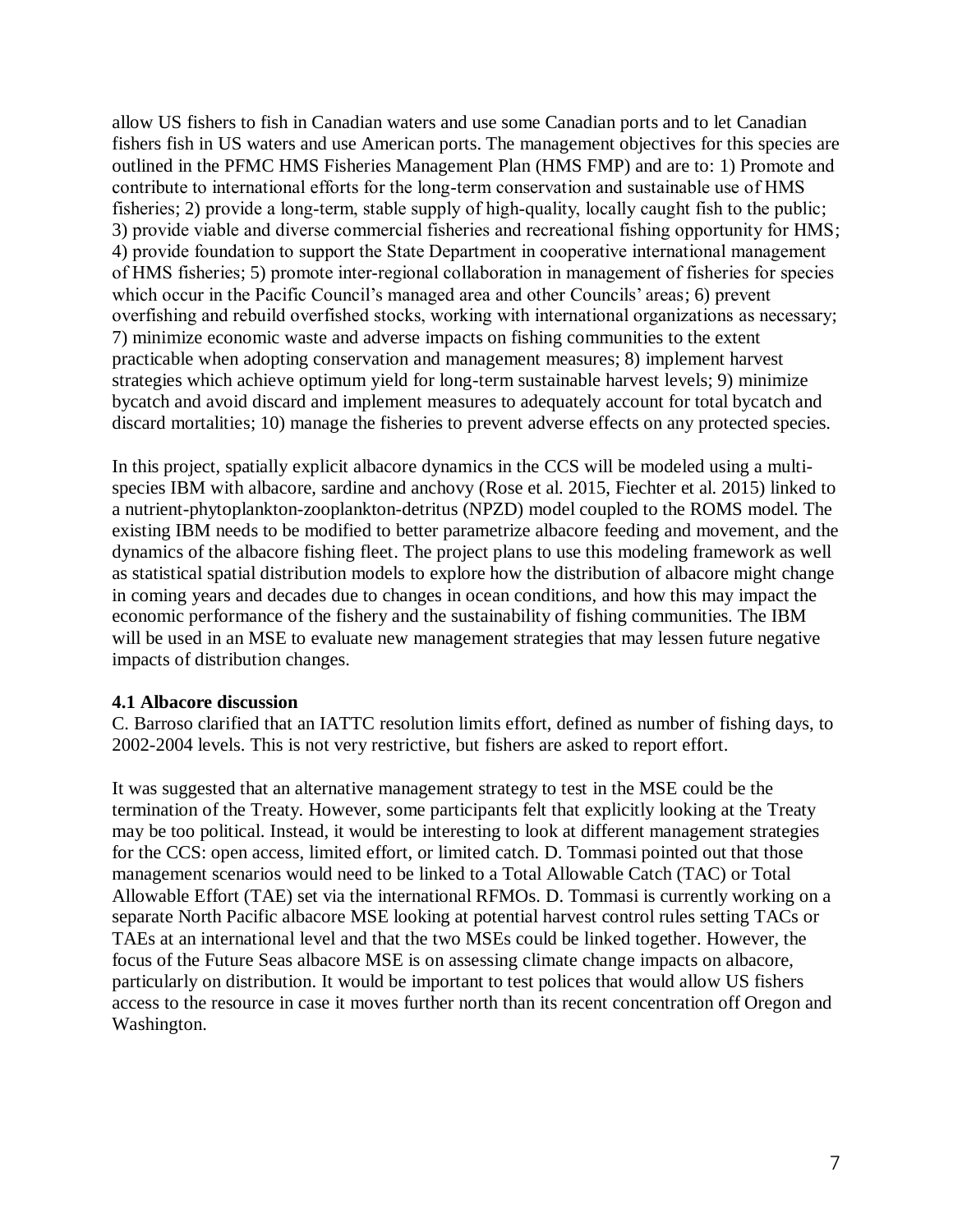Participants stated that modeling future changes in distribution would be important also for the recreational fishery as distance from shore of the main albacore fishing grounds strongly influences participation in the recreational fishery.

There was a discussion on historical trends in albacore distribution in the CCS and it was highlighted that the model being developed for this project would need to be able to resolve past variability in distribution. In the 1970s and 1980s albacore were farther offshore and in the 1980s were also in Canada. In the 1970s the main albacore fleet was based in Southern California. Now, even when ocean conditions off California appear good, albacore don't seem to show up, but they are reliably found off Oregon every year. Some albacore fishers are still home ported in San Diego but mostly land in Westport, Washington. Also, in the last 10 years they haven't had to go outside the EEZ to fulfill their catch, which is more beneficial economically due to less time on the water reducing fuel and crew costs. As a performance metric, in addition to total US catch, one could look at catch by region/port.

In terms of socio-economic modeling, participants pointed out that 25-40% of the fleet use bait, and the rest jig. Anchovies have been abundant off OR/WA for the last 10-12 years and have been used as the main source of bait. It would be interesting to look at the overlap between anchovy and albacore and assess if that may change in the future, and what the economic impacts may be. The fleet also consists of different sizes of boats, with freezer capacity on the larger vessels. Ice-boats can only stay out 5-6 days and are more dependent on the fresh fish market. This information could potentially inform the fleet models being developed for the project.

Participants also highlighted that the fleet may be very different 30 years into the future given technology advances and increased knowledge of fish behavior. J. Sweeney stated that such changes can be simulated by increasing the efficiency of the economic production model.

Participants stated that albacore, as the only open access fishery left in the CCS, acts as an economic cushion if other fisheries are limited by local depletion or regulation. It is hard for most fishers to survive by participation in just one fishery. In the northern CCS, salmon and crab fishers switch to albacore when advantageous; in the southern CCS boats targeting swordfish switch to albacore. Such fleet dynamics portfolio strategies may need to be integrated into the simulations for the project.

Given the lack of regulations governing the albacore fishery in the CCS, it was concluded that there is more interest in modeling socioeconomics, including the socioeconomic effects of changing albacore distributions. Figure 2 summarizes the potential management objectives, performance metrics, management strategies, and stakeholders' priorities that would inform the Future Seas albacore MSE highlighted during the albacore discussion.

# **5. Species-specific Presentations: Swordfish**

Swordfish is a highly migratory species whose habitat spans 50˚S to 50˚N. The portion of the swordfish population which enters into the CCS is split into two stocks, the Western/Central Pacific and the Eastern Pacific. No spawning occurs inside the US EEZ. Variability in swordfish distribution has been associated with changes in SST, bathymetry, fronts, and the structure of the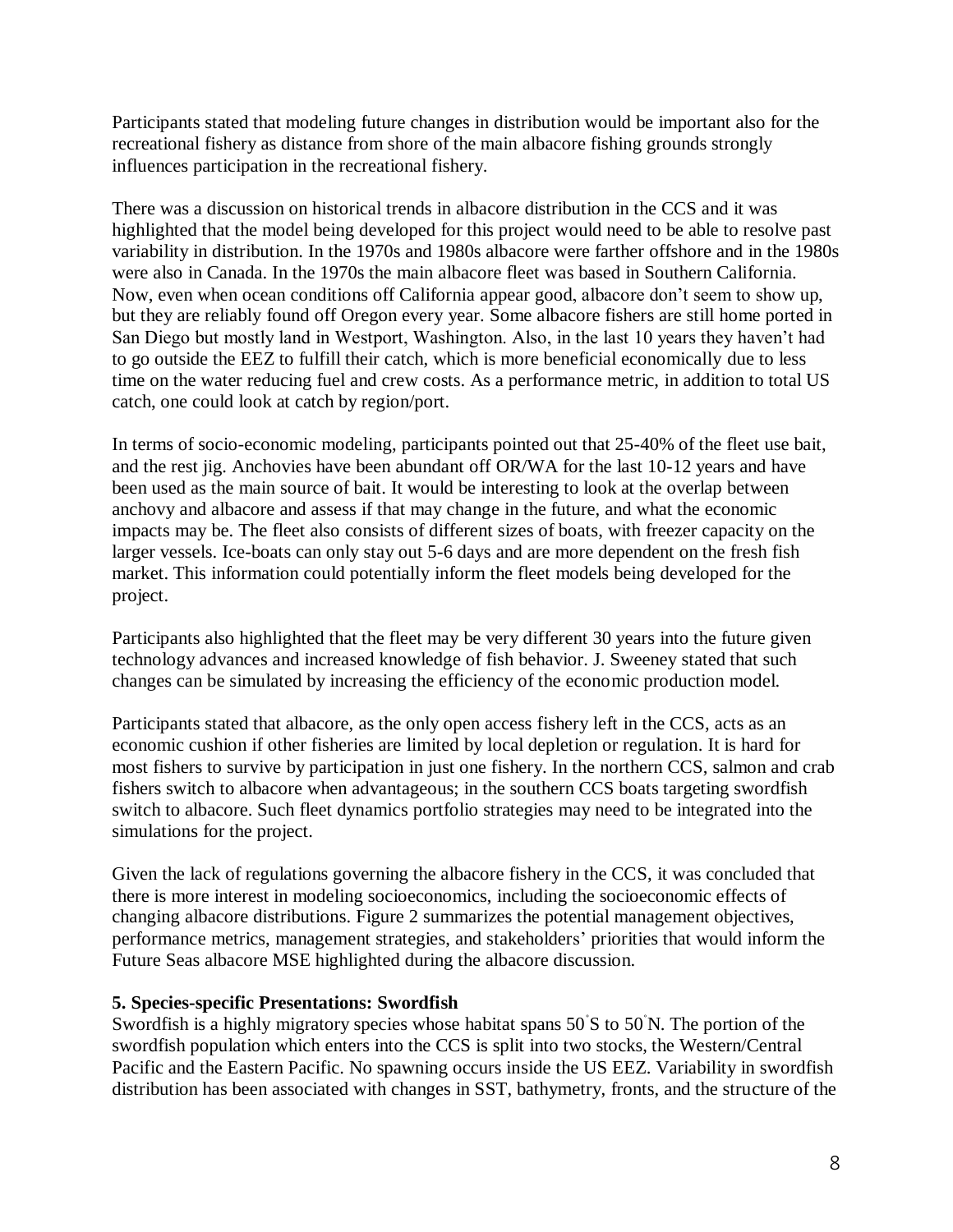water column. Swordfish are managed internationally by WCPFC and IATTC. The latest assessments for the Western/Central Pacific stock and the Eastern Pacific stock show that neither is overfished and that overfishing is not occurring. The US swordfish fishery consists of shallowset longline, harpoon, and drift gillnet vessels. In addition, the PFMC is in the process of authorizing deep-set buoy gear as an additional method to target swordfish off the West Coast. Although no shallow-set longline is allowed within the west coast US EEZ, longline vessels permitted in Hawaii can target swordfish outside 200 nm and land it to west coast ports. The Future Seas project will focus on the drift gillnet fishery (DGN), which is allowed to operate within the west coast US EEZ subject to stringent gear restrictions and spatial closures. The DGN fishery is managed to limit bycatch of various species including leatherback and loggerhead turtles, blue shark, common dolphin, humpbacks, mola mola, and bluefin tuna. The fishery is not permitted in Washington, and to reduce the take of target and bycatch species the fishery is not permitted in the EEZ off California from February 1 to April 30. The DGN is also subject to seasonal closures in two Federal Turtle Conservation Closed Areas: the leatherback closure from August 15-November 15, and the loggerhead closure from June 1 to August 31. The management objectives for this species are outlined in the PFMC HMS FMP (see section 4 for details).

In this project, distribution of swordfish and bycatch species within the CCS will be modeled using statistical species distribution models. Such models are currently used in the EcoCast tool developed by the Environmental Research Division (ERD) at the SWFSC, Monterey. This modeling tool estimates the distribution of targeted and bycatch species of the DGN fishery to produce real-time maps of bycatch risk (http://oceanview.pfeg.noaa.gov/ecocast/). In the Future Seas project, these models will be used to assess how the distribution of swordfish and bycatch species might change in coming years and decades, due to changes in ocean conditions, and how this may impact the economic performance of the fishery and the sustainability of fishing communities. Furthermore, an MSE will be developed to evaluate the ecological and economic impacts of a range of closure types (e.g. no closure, existing static closure, dynamic closure based on EcoCast, etc.).

### **5.1 Swordfish Discussion**

Participants pointed out that the dynamic closures can be simulated as voluntary, but that if intended to be set in an adaptive regulatory framework, the feasibility of establishing and enforcing many small closure areas must be considered. Participants enquired on what would be the timescale and persistence of closures. J. Smith stated that if fishers are not given access to EcoCast, but instead specific dynamic closure areas are defined by managers based on EcoCast, then the model would specify a minimum size and persistence that would be feasible and different sizes and timescales would be tested. Some participants felt that the potential for vessels being stuck with sudden shifts in closed areas and its economic impacts should be evaluated. Furthermore, some participants felt that the current management process may not be flexible enough to allow for the setting of such dynamic closures and that it may be best to let the fishers use EcoCast directly. EcoCast is updated daily and is a small file that fishers could access via an app or email on a daily basis. Perhaps incentives such as a hard cap (i.e. fishery is closed after a specific number of bycatch interactions) could be implemented. In Hawaii, the longline fishery is allowed a maximum of 26 leatherback and 34 loggerhead sea turtle interactions.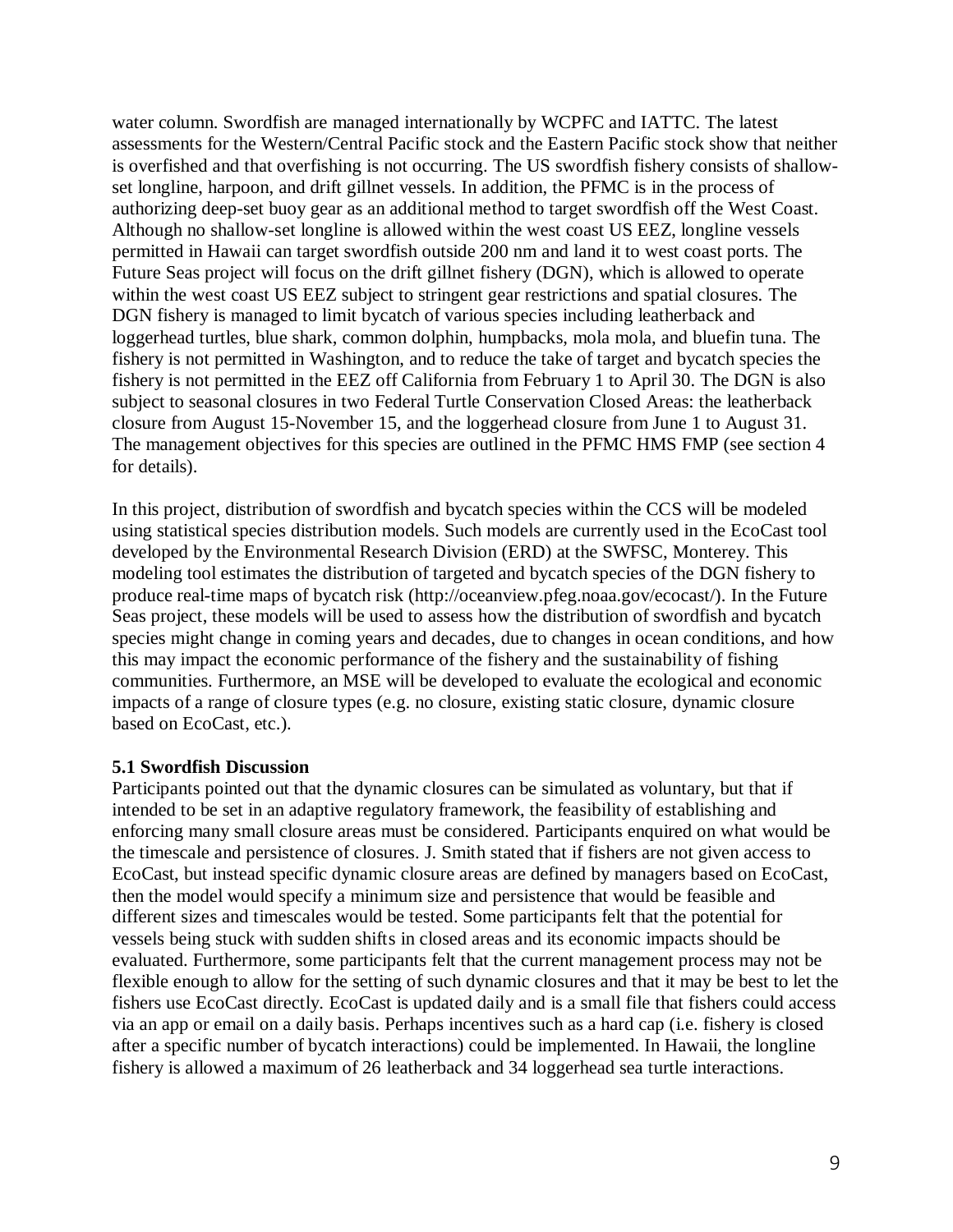Participants also suggested that it would be important to test the skill of EcoCast and its persistence (i.e. how far into the future would a forecast based on a real-time EcoCast map be useful?). An analysis of this type has been conducted and a paper describing it is in review (H. Welch et al.).

Participants highlighted that before 1996 there were fewer gear regulations and therefore bycatch rates were higher. This should be considered when developing the modeling framework. Participants also noted that deep-set buoy gear may be allowed in the CCS in the future and enquired if the proposed MSE would be looking at other gears in addition to the DGN. J. Smith replied that there are very few data on deep-set buoy gear and that therefore it would be problematic to build a model for it. However, the existing EcoCast product would still be useful to predict distributions and could be tested with deep set buoy gear.

Participants suggested that an interesting socio-economic performance metric may be swordfish imports.

Participants asked if the population dynamics of bycatch species would be considered. Could the effect of a recovery in the turtle populations be evaluated? D. Tommasi stated that turtle biologists at the SWFSC can be consulted, and that different bycatch scenarios could be tested, but the initial focus would be to build bycatch models based on historical bycatch rates.

Participants concluded that three potential spatial management strategies could be looked at: 1) Provide EcoCast to fishers with no requirement to use it; 2) same as 1 but with hard caps; 3) current static closure. Figure 3 summarizes the potential management objectives, performance metrics, management strategies, and stakeholders' priorities that would inform the Future Seas albacore MSE highlighted during the swordfish discussion.

# **6. Concluding Remarks**

Organizers thanked all the participants for coming and for the engaging discussions. The meeting will be very useful in informing the upcoming model and MSE framework development. Participants thanked the organizers and highlighted the importance of involving stakeholders at the beginning of the project as the exchange of information is useful both ways. They also expressed interest in a follow-up meeting next year. PFMC representatives asked the project team to keep the PFMC briefed and up to date throughout the project, and stated that there would be interest in the project team giving a presentation to the PFMC sometime in March, June, or September of next year.

# **References**

- Hurtado-Ferro F, Punt A (2014) Revised analyses related to evaluating parameter value choices for Pacific sardine. Pacific Fishery Management Council, Portland, OR.
- Ianelli JN, Hollowed AB, Haynie AC, Mueter FJ, Bond NA (2011) Evaluating management strategies for eastern Bering Sea walleye pollock (*Theragra chalcogramma*) in a changing environment. ICES Journal of Marine Science 68: 1297–1304.
- Fiechter J, Rose KA, Curchitser EN, Hedstrom KS (2015) The role of environmental controls in determining sardine and anchovy population cycles in the California Current: Analysis of an end-to-end model. Progress in Oceanography 138: 381-98.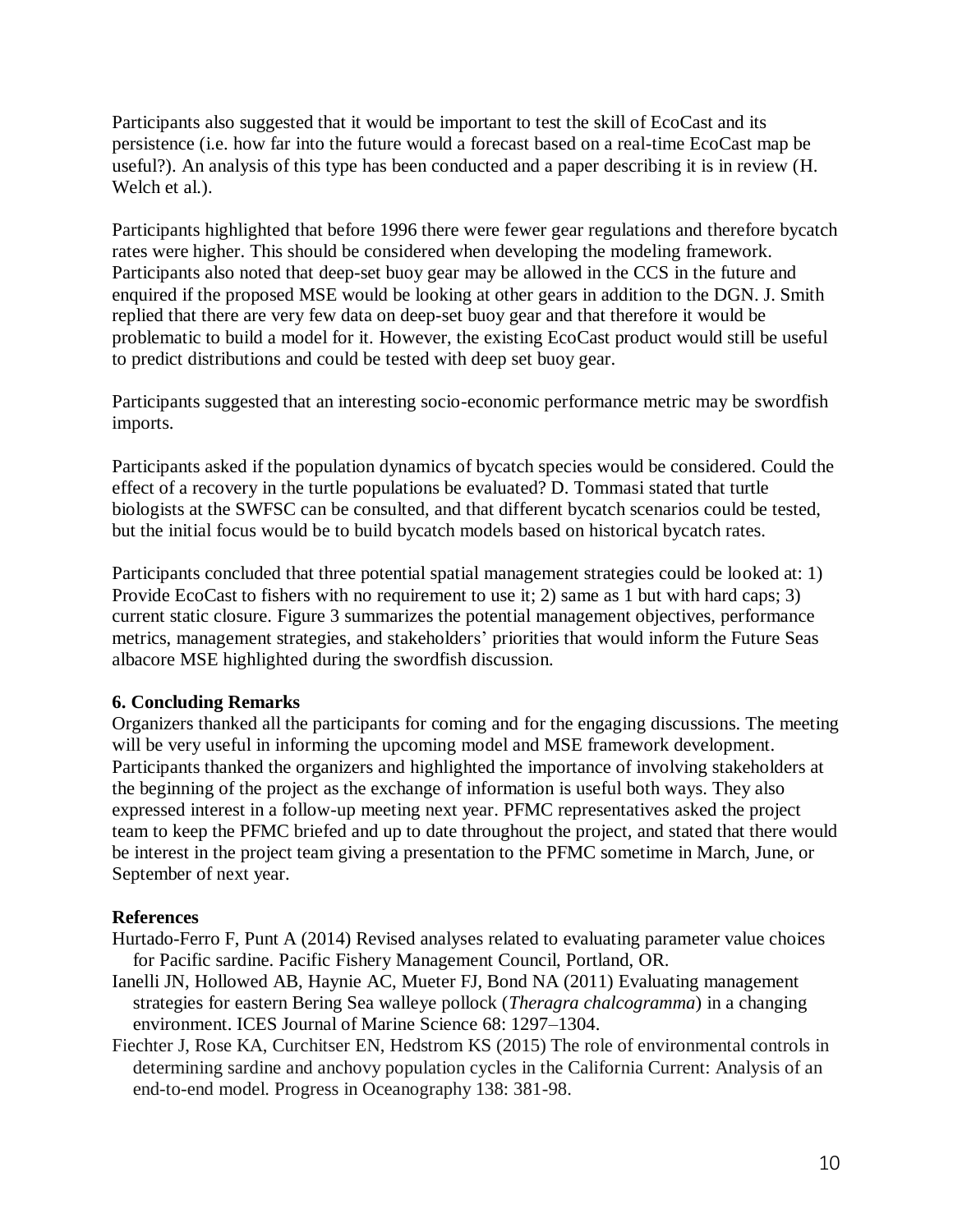- Rose, KA et al. (2015) Demonstration of a fully-coupled end-to-end model for small pelagic fish using sardine and anchovy in the California Current. Progress in Oceanography 138: 348–380. Tommasi D, Stock C, Pegion K, Vecchi GA, Methot RD, Alexander M, Checkley D (2017)
- Improved management of small pelagic fisheries through seasonal climate prediction. Ecological Applications 27: 378-388.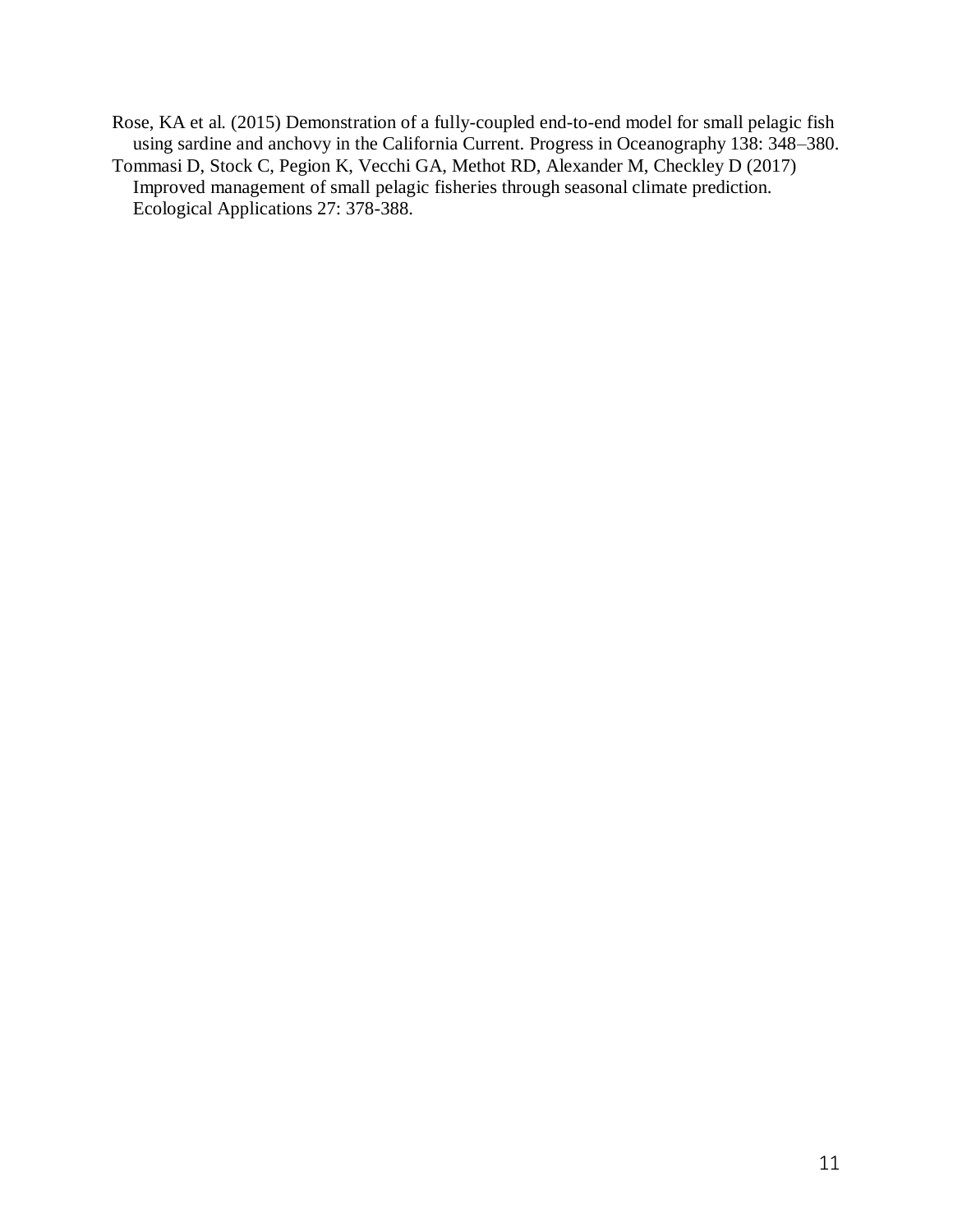# **Tables and Figures**

| <b>First name</b> | Last name             | <b>Affiliation</b>                                                                                               |
|-------------------|-----------------------|------------------------------------------------------------------------------------------------------------------|
| Celia             | <b>Barroso</b>        | <b>NOAA Western Regional Center (WRC)</b>                                                                        |
| Steven            | Bograd                | <b>NOAA Southwest Fisheries Science Center (SWFSC)</b>                                                           |
| <b>Briana</b>     | <b>Brady</b>          | California Department of Fish and Wildlife (CDFW)                                                                |
| Travis            | <b>Buck</b>           | <b>CDFW</b>                                                                                                      |
| Mike              | Conroy                | American Albacore Fishing Association (AAFA) and sardine<br>fisheries representative                             |
| Paul              | Crone                 | <b>SWFSC</b>                                                                                                     |
| Heidi             | Dewer                 | <b>SWFSC</b>                                                                                                     |
| Kit               | Dahl                  | Pacific Fisheries Management Council (PFMC)                                                                      |
| Gerard            | Di Nardo              | <b>SWFSC</b>                                                                                                     |
| Chuck             | Farwell               | Monterey Bay Aquarium                                                                                            |
| Peter             | Flournoy              | Western Fishboat Owners Association (WFOA) and American<br>Fishermen's Research Foundation (AFRF) representative |
| Doug              | Fricke                | Albacore commercial fisherman                                                                                    |
| Elliott           | Hazen                 | <b>SWFSC</b>                                                                                                     |
| Elizabeth         | Hellmers              | <b>CDFW</b>                                                                                                      |
| Mark              | Helvey                | <b>Retired SWFSC</b>                                                                                             |
| Kevin             | Hill                  | <b>SWFSC</b>                                                                                                     |
| Theresa           | Labriola              | <b>Wild Oceans</b>                                                                                               |
| Joshua            | Lindsay               | <b>NOAA WRC</b>                                                                                                  |
| Arthur            | Lorton                | Swordfish/albacore commercial fisherman                                                                          |
| Kirk              | Lynn                  | <b>CDFW</b>                                                                                                      |
| Gillian           | Lyons                 | Pew Charitable Trusts                                                                                            |
| Sam               | McClatchie            | <b>SWFSC</b>                                                                                                     |
| Barbara           | Muhling               | SWFSC and University of California Santa Cruz (UCSC)                                                             |
| Trung             | Nguyen                | <b>CDFW</b>                                                                                                      |
| Corey             | Ridings               | Ocean Conservancy                                                                                                |
| Rose              | Runcie                | <b>SWFSC</b>                                                                                                     |
| Cyreis            | Schmitt               | Oregon Department of Fish and Wildlife                                                                           |
| James             | Smith                 | SWFSC and UCSC                                                                                                   |
| Stephen           | <b>Stohs</b>          | <b>SWFSC</b>                                                                                                     |
| Jonathan          | Sweeney               | SWFSC and UCSC                                                                                                   |
| <b>Steve</b>      | Teo                   | <b>SWFSC</b>                                                                                                     |
| Desiree           | Tommasi               | SWFSC and UCSC                                                                                                   |
| Heather           | Welch                 | SWFSC and UCSC                                                                                                   |
| Deb               | Wilson-<br>Vanderberg | <b>CDFW</b>                                                                                                      |

# **Table 1. List of workshop participants.**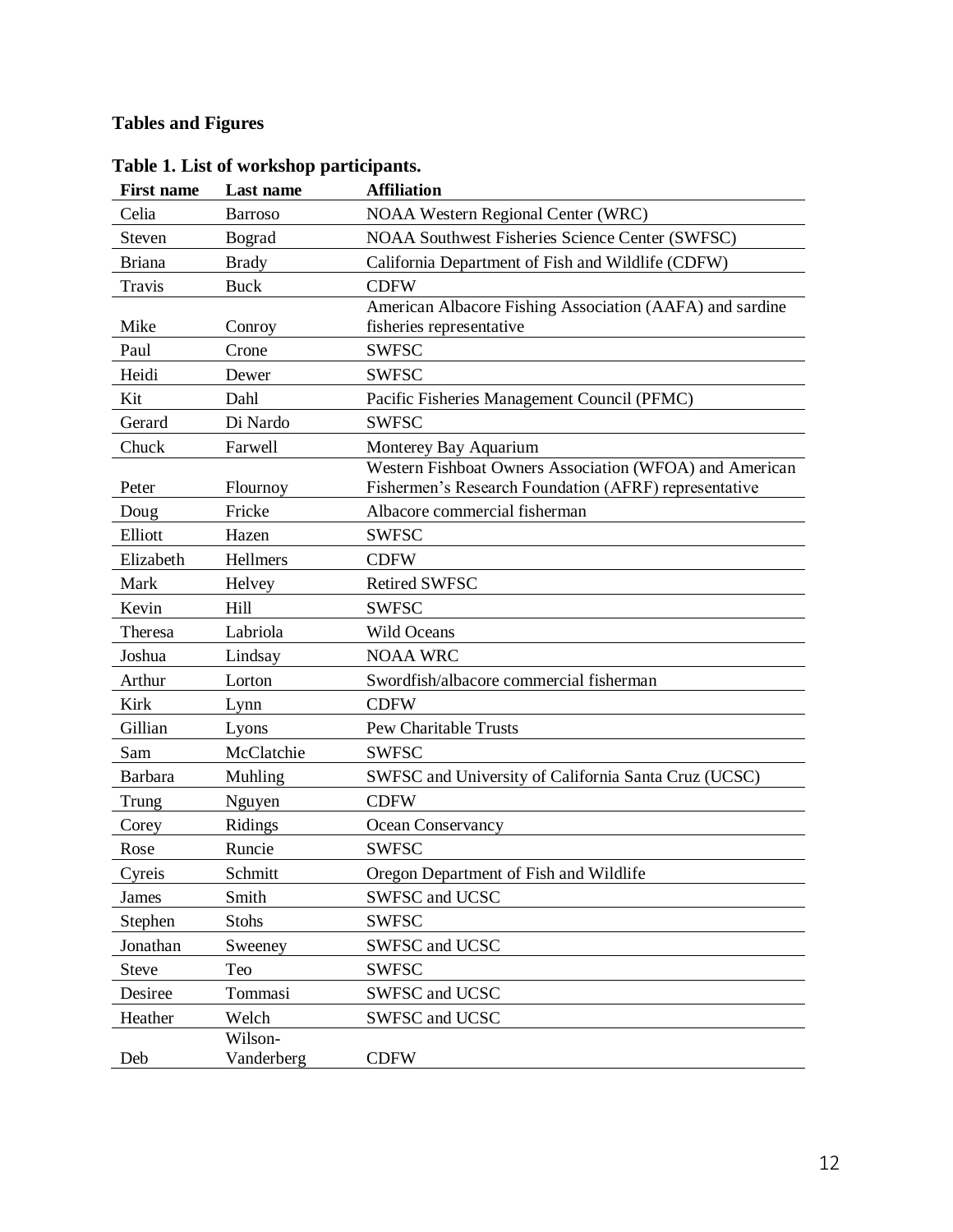| <b>First name</b>        | Last name               | <b>Affiliation</b>                                    |  |  |
|--------------------------|-------------------------|-------------------------------------------------------|--|--|
|                          | PRINCIPAL INVESTIGATORS |                                                       |  |  |
| Mike                     | Alexander               | <b>NOAA Earth System Research Laboratory (ESRL)</b>   |  |  |
| <b>Steven</b>            | <b>Bograd</b>           | <b>NOAA SWFSC, Monterey</b>                           |  |  |
| Enrique                  | Curchitser              | <b>Rutgers University</b>                             |  |  |
| Christopher              | Edwards                 | <b>UCSC</b>                                           |  |  |
| Jerome                   | Fiecther                | <b>UCSC</b>                                           |  |  |
| Elliott                  | Hazen                   | <b>NOAA SWFSC, Monterey</b>                           |  |  |
| Amber                    | Himes-Cornell           | FAO, Rome                                             |  |  |
| Mike                     | Jacox (Lead PI)         | NOAA SWFSC, Monterey and NOAA ESRL                    |  |  |
| <b>Barbara</b>           | Muhling                 | NOAA SWFSC, La Jolla and UCSC                         |  |  |
| Ryan                     | Rykaczewski             | University of South Carolina                          |  |  |
| Stephen                  | <b>Stohs</b>            | NOAA SWFSC, La Jolla                                  |  |  |
| Desiree                  | Tommasi                 | NOAA SWFSC, La Jolla and UCSC                         |  |  |
| <b>COLLABORATORS</b>     |                         |                                                       |  |  |
| Gerard                   | DiNardo                 | <b>NOAA SWFSC</b>                                     |  |  |
| Alan                     | Haynie                  | NOAA Alaska Fisheries Science Center (AFSC)           |  |  |
| Alistair                 | Hobday                  | Commonwealth Scientific and Industrial Research       |  |  |
|                          |                         | Organization (CSIRO), Australia                       |  |  |
| Anne                     | Hollowed                | <b>NOAA AFSC</b>                                      |  |  |
| Kirstin                  | Holsman                 | <b>NOAA AFSC</b>                                      |  |  |
| Justin                   | Hospital                | NOAA Pacific Islands Fisheries Science Center (PIFSC) |  |  |
| Charles                  | <b>Stock</b>            | <b>NOAA Geophysical Fluid Dynamics Laboratory</b>     |  |  |
| POSTDOCTORAL RESEARCHERS |                         |                                                       |  |  |
| Stephanie                | <b>Brodie</b>           | NOAA SWFSC, Monterey and UCSC                         |  |  |
| Mercedes                 | Pozo Buil               | NOAA SWFSC, Monterey and UCSC                         |  |  |
| James                    | Smith                   | NOAA SWFSC, La Jolla and UCSC                         |  |  |
| Jonathan                 | Sweeney                 | NOAA SWFSC, La Jolla and UCSC                         |  |  |
| PROJECT SPECIALIST       |                         |                                                       |  |  |
| Heather                  | Welch                   | NOAA SWFSC, Monterey and UCSC                         |  |  |

#### **Table 2. Researchers involved in the Future Seas Project**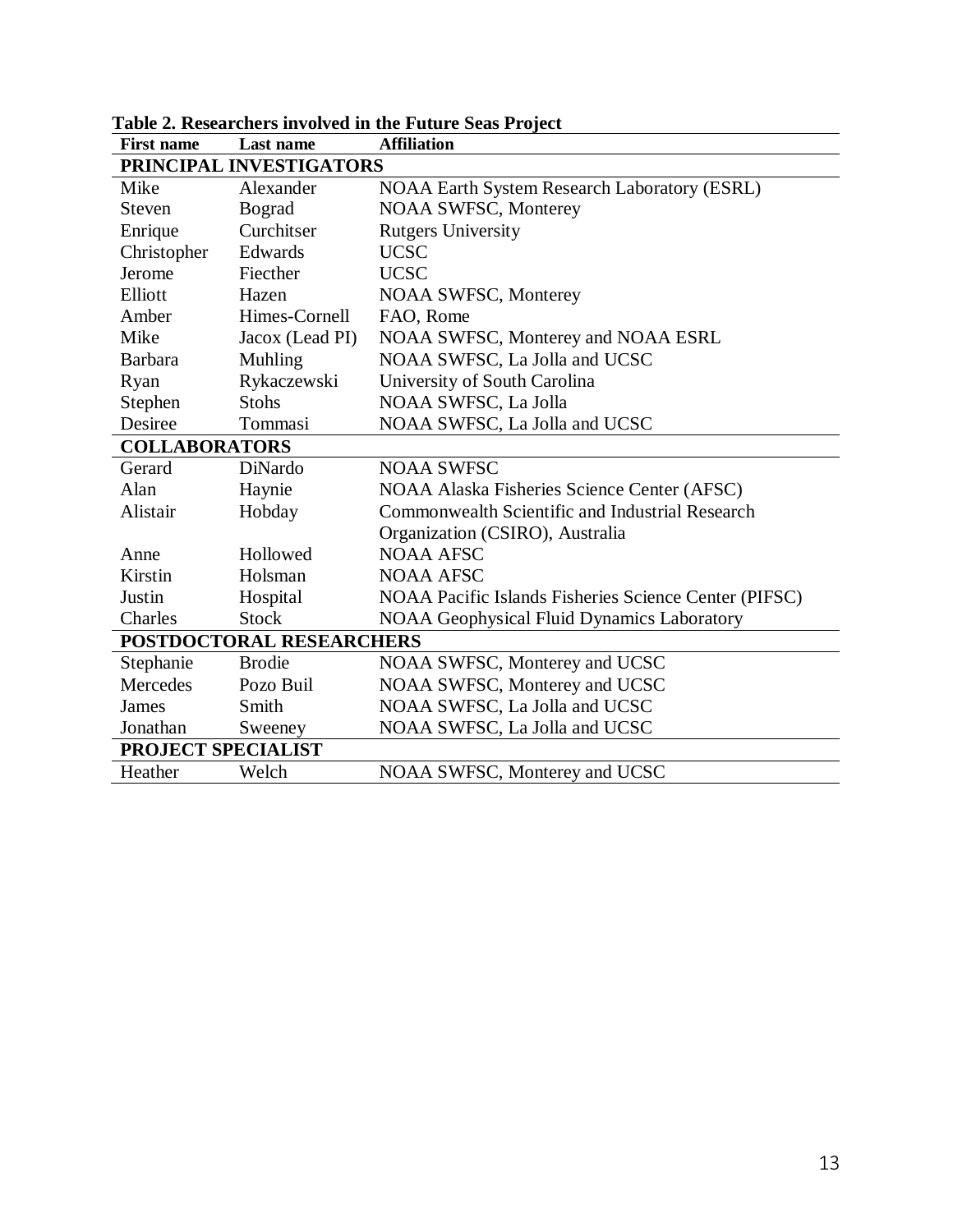# **Figure 1. Highlights of discussion on sardine.** SARDINE:

## 1. Management Objectives / Stakeholder Priorities

- Management objectives as specified in Fishery Management Plan (FMP)
- Importance of stability of catch
- Fishers pointed out importance, in highly variably CPS fisheries, of being able to switch between what is
- available. Many sardine vessels switch to market squid when sardine TAC is low.
- Value of CPS as forage for other commercial species

# 2. Performance Metrics

- All those used in previous MSEs for Pacific sardine: mean and variability of catch and biomass, number of times biomass or catch are above specific thresholds, number of times catch is 0
- Ecosystem performance metrics. Availability during critical time/space for upper trophic levels
- Socio-economic metrics (e.g. revenue flows, fishery participation indices)

# 3. Management Strategies

- Status quo HG
- Consideration of different methods of integrating temperature-recruitment relationship in the management procedure
- HG with TAC based on CPS assemblage

## **Figure 2. Highlights of discussion on albacore.**

# ALBACORE:

### 1. Management Objectives / Stakeholder Priorities

- HMS FMP and those developed for the international albacore MSE
- Albacore as "insurance" fleet. As no limited entry serves to sustain fishers when other are curtailed
- Understanding migration dynamics, how number of juveniles in CC relates to the overall population
- Understanding past changes in distribution, offshore-inshore as well as north-south
- Albacore now eating anchovies. Anchovy used as bait so importance of assessing availability of anchovies,

# 2. Performance Metrics

- Those developed for the international albacore MSE
- Catch by port
- Socio-economic metrics (e.g. revenue flows, fishery participation indices)

# 3. Management Strategies / Scenarios

- Management happens at international level (no international TAC/TAE but some being tested in international MSE)
- Given a TAC/TAE, test different management scenarios of how that is allocated to the CC fleet
- How will changes in albacore distribution impact the fishery, with a focus on the socioeconomics of the fishery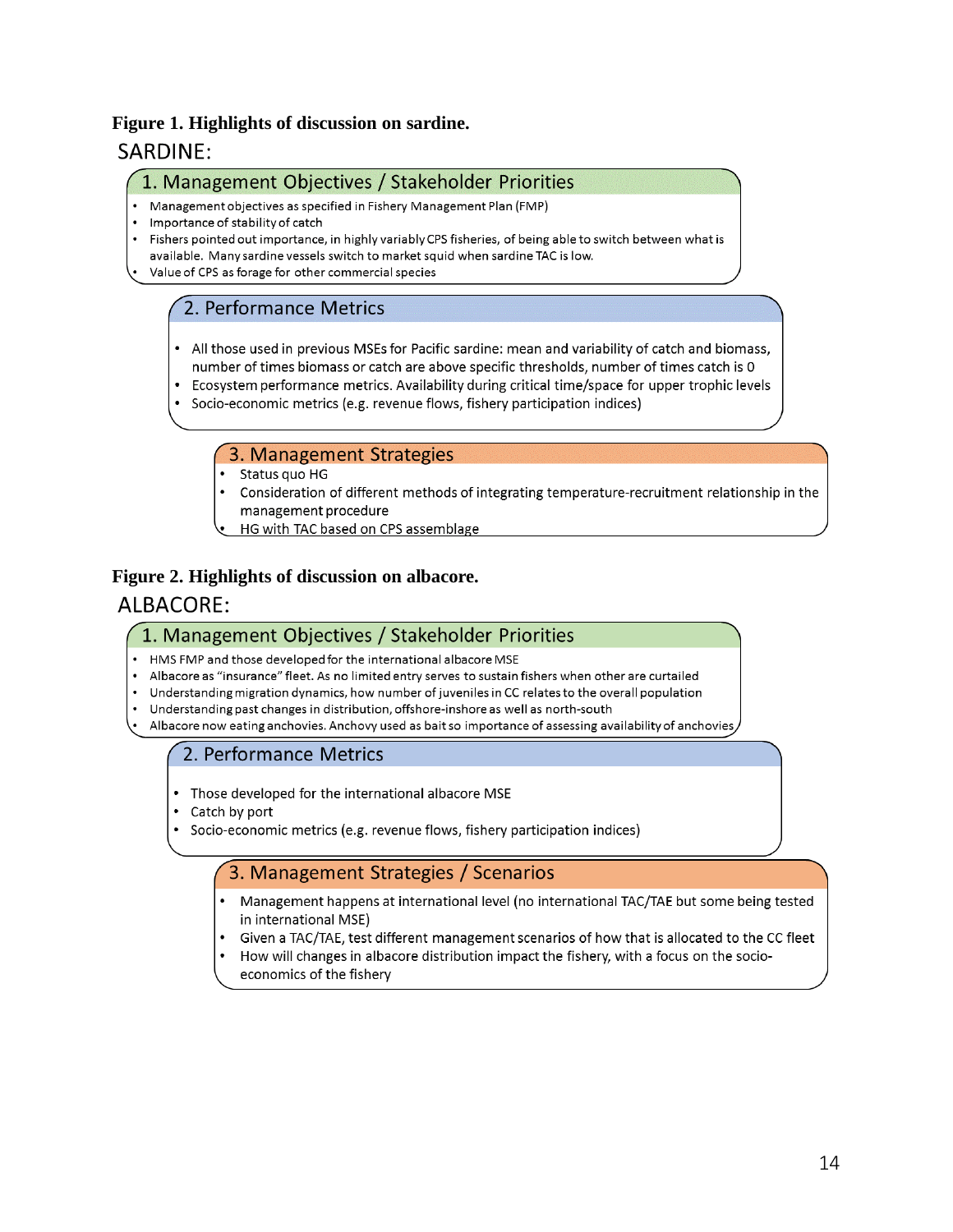# **Figure 3. Highlights of discussion on swordfish.SWORDFISH:**

### 1. Management Objectives / Stakeholder Priorities

- Management objectives from HMS FMP
- Consideration of impact on bycatch species other than turtles: striped marlin, bluefin, marine mammals  $\bullet$
- $\bullet$ Consideration of economic and ecological impacts of using dynamic rather than static closures - EcoCast
- may have the potential to recover profitability of the fishery
- Consideration of ecological and economic benefits of different swordfish gears

# 2. Performance Metrics

- Bycatch rates
- Impact of bycatch on overall turtle population
- Socio-economics (e.g. revenue flows, fishery participation indices, swordfish imports)

# 3. Management Strategies / Scenarios

- Static closure
- $\bullet$ Fishers have EcoCast but no management constrain
- $\bullet$ Fishers have EcoCast but subject to hard cap
- In season management with closures based on EcoCast, explore size/timing of closures